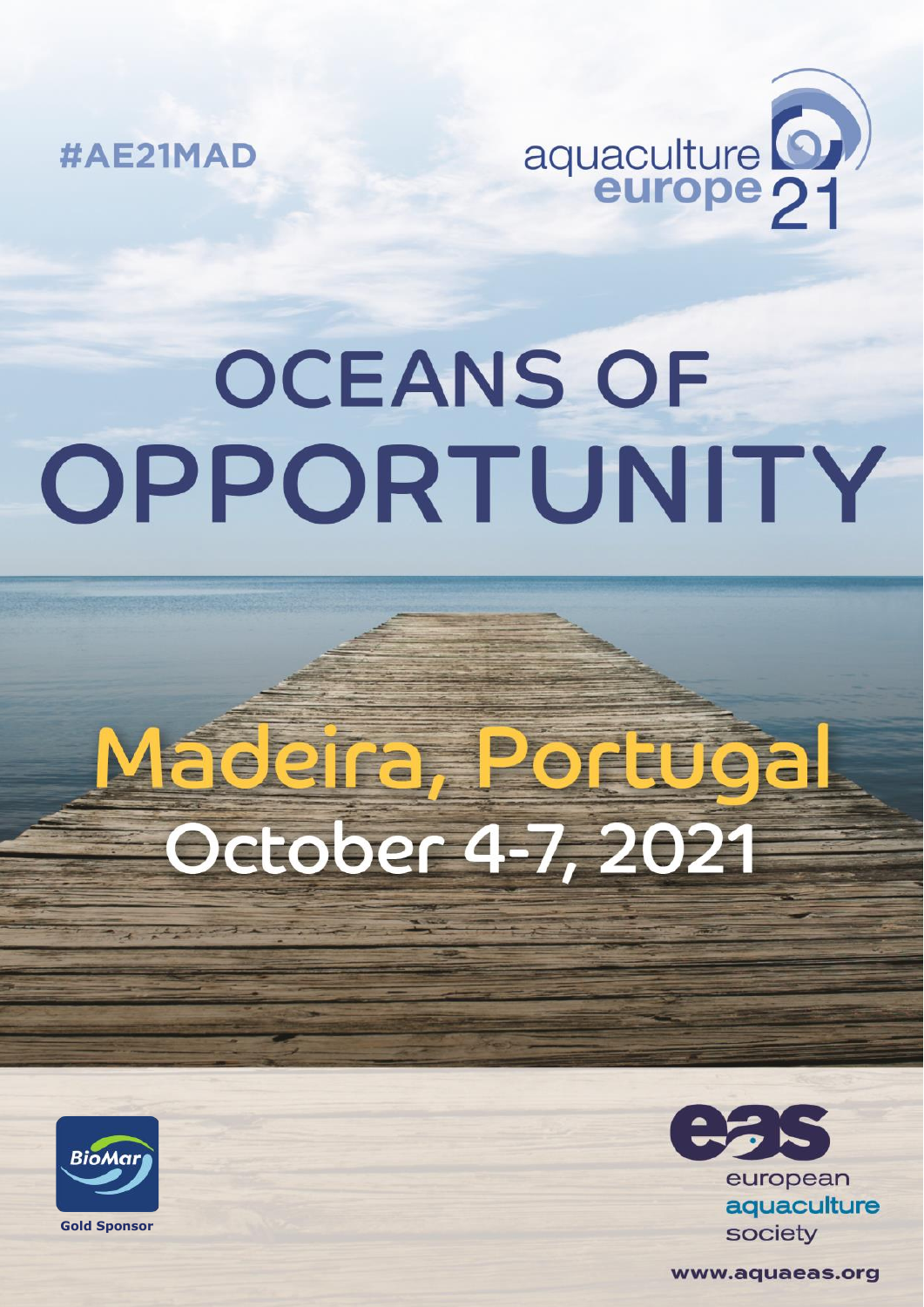

# **Oceans of Opportunity**

Europe faces important societal challenges arising from global environmental and social-economical threats. These include climate change, depletion of natural resources including water and energy, pollution, food security and safety and human migrations. In many ways, these challenges are more obvious in Southern Europe, at the frontier between two asymmetric continents, regarding population growth, education, land and water availability/uses, food production and economics.

But Europe, and particularly the European Union, is also in the forefront in facing these challenges with innovative policies regarding environmental protection, sustainable use of living resources, marine and coastal planning and leading technological developments and innovation.

Aquaculture has a clear place in securing food production in Europe and presents "Oceans of Opportunities" for development and investment if given the political and social licence to expand and develop, with public awareness/acceptance of its

role. Aquaculture Europe 2021 will explore those oceans from the unique island that is Madeira.

The first town and archdiocese established in the Atlantic by Europeans on the demand for the New World, in the 15th century. Madeira offers plenty of nature hotspots, for inland and marine escapes, such as the Laurel Forest World Heritage, the World Biosphere Reserve of Santana, and several Marine Natural parks. Portugal has a long tradition in aquaculture that dates back to the Roman presence in the Iberian Peninsula. Despite the modest figures of Portuguese aquaculture production, the activity reflects many of the social and other challenges that Europe faces.

The AE2021 parallel sessions will cover the full scope of European aquaculture and will comprise submitted oral and Eposter presentations. AE2021 will also feature an international trade exhibition, industry forum, student sessions and activities, satellite workshops and updates on EU research.

In addition to the thematic sessions, AE2021 also includes parallel and Eposter sessions. This is an initial list of sessions that will be open for online abstract submission. This list could be subject to change.

- Climate change & Aquaculture
- Aquaculture and Marine Conservation
- Fishery Management and Aquaculture Implications
- Microplastics in the Marine Food Chain
- Shellfish Restoration and Conservation
- Marine Spatial Planning & Aquaculture
- Ecosystem Services of Aquaculture
- Ponds, Lagoons and Wetland Ecosystems
- Integrated Multitrophic Aquaculture (IMTA)
- Control & Management of Escapees
- Eco-intensification of Aquaculture
- Other Environmental Interactions
- Reproduction & Broodstock Management
- Early Development
- Selective Breeding
- Epigenetics
- Nutrition: Requirements
- Nutrition, Physiological Functions
- Feeding and Feed Technology (Novel Feed Ingredients, LCA of Ingredients, Feeds…)
- Fish Welfare
- Diseases: Prevention & Treatment
- Epidemiology / Emerging Diseases
- Parasite Control
- Shellfish Diseases
- Microbiome
- Hatchery Technologies
- Tailoring Genes Feedstuffs to Seafood
- RAS
- Open Ocean Aquaculture
- Precision Farming, Modeling and Artificial Intelligence
- Bioflocs : Microbial Control
- Processing, Co-products and Value Addition
- Markets and Consumers
- Seafood Awareness
- Certification and Best Management Practices
- Policy & Governance: Local, Regional, Global
- Knowledge Management, Transfer and Extension **Networks**
- Ocean Literacy
- Shrimp
- Emerging Fast-Growing Species
- Seaweeds
- Microalgae
- Molluscs
- Other Low-Trophic Species

Please submit your abstract online: **[www.aquaeas.org](http://www.easonline.org)**

There you will find guidelines for abstract preparation and a sample.

If you are unable to submit online, please contact the Aquaculture Europe conference manager at worldaqua@was.org or fax +1 760 751 5003.

More information, abstract submission and registration at: [www.aquaeas.org](http://www.easonline.org)



Photo credit: Lopez-Robinâ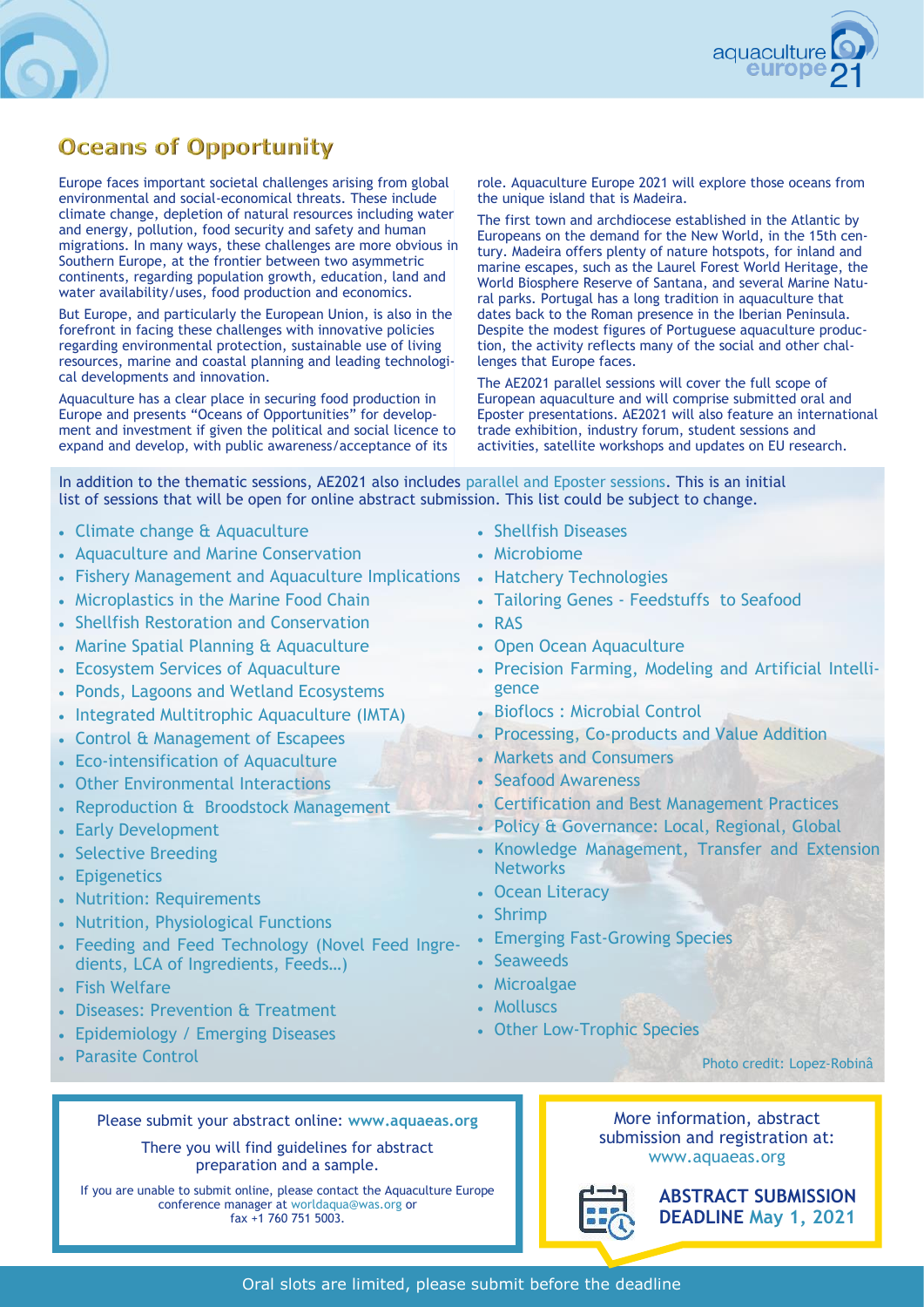

### Location



AE2021 will take place in Madeira. Madeira is part of the archipelago with the same name, one of the Autonomous Regions of Portugal, and situated about 1,000 km south of Lisbon and 650 km east of the African coast. Madeira is also part of the Macaronesia ecoregion composed of the Azores, the Republic of Cape Verde and the Canary Islands.



The official language is Portuguese, but since the main economic activity is tourism, most people speak English. Because of the privileged geographical position and mountainous relief, Madeira has a surprisingly mild climate with average temperatures of

24ºC in the summer and 16ºC in the winter. Approximately two-thirds of the island is a natural park with a ravishing Laurissilva forest classified UNESCO World Heritage site. Levadas (man-made water channels with pathways) cover almost the whole island and both residents and tourists use them for recreation. The clear and warm waters of the seas around Madeira make it an ideal spot for whale and dolphin watching, scuba diving and other marine sports.

# **Engaging with Industry**

The Aquaculture Europe events are all about communication with the sector. AE2021 will feature a special international trade exhibition, where Portuguese and international companies will present their latest products and services. Standard and Corner booths are available and each booth is 6m<sup>2</sup> (2x3m) and features walls, carpet, two chairs and one table, spotlights, one power outlet, fascia identification sign and two free full delegate registrations for the conference. Additional staff can register through the booth contract at significantly reduced rates.

The AE events also feature an Industry Forum, where presentations and panel discussions focus on relevant and timely issues for the sector. Since 2019, AE also incorporates an Innovation Forum looking to help accelerate new companies. The EAS thematic groups also organise special sessions and/or workshops within AE2021. Other industry panels will take place around the trade exhibition, and technical tours will be organised.

The AE event is a focal point for meetings of European associations, satellite workshops of EU projects and other events. We can provide options for your meeting.

# **Networking for Students**

Special events will be arranged for students attending AE2021 to enable networking and exchange of ideas. These include a student workshop and a social reception for attending students. Students receive the full registration package plus the student reception. Membership of the EAS is also free for students. To qualify for the student rate and for EAS membership, a copy of your student I.D. is required.



Aquaculture Europe 2021 will cover the full scope and diversity of European aquaculture. The thematic plenary and technical parallel sessions will comprise submitted oral and Eposter presentations. AE2021 will feature an international trade exhibition, industry forums, student sessions and activities, satellite workshops and updates on EU research.

| <b>Registration Rates</b>                                                                                                      |                              |                              |                        |  |  |
|--------------------------------------------------------------------------------------------------------------------------------|------------------------------|------------------------------|------------------------|--|--|
| <b>Type of Registration</b>                                                                                                    | Register by<br>July 15, 2021 | Register by<br>Sept 15, 2021 | After<br>Sept 15, 2021 |  |  |
| <b>EAS Member Rate*</b>                                                                                                        | € 395                        | € 445                        | € 495                  |  |  |
| Non-member Rate                                                                                                                | € 495                        | € 545                        | € 595                  |  |  |
| <b>Student Rate</b><br>(include copy of<br>student ID)                                                                         | € 125                        | € 170                        | € 225                  |  |  |
| <b>Spouse Rate</b>                                                                                                             | € 225                        | € 275                        | € 325                  |  |  |
| Trade Show Pass only-Valid whole period: $\epsilon$ 50<br>(Trade Show: free for registered delegates of the AE2021 conference) |                              |                              |                        |  |  |
| *To qualify for Member Rate you must be an EAS or WAS member in<br>good standing                                               |                              |                              |                        |  |  |